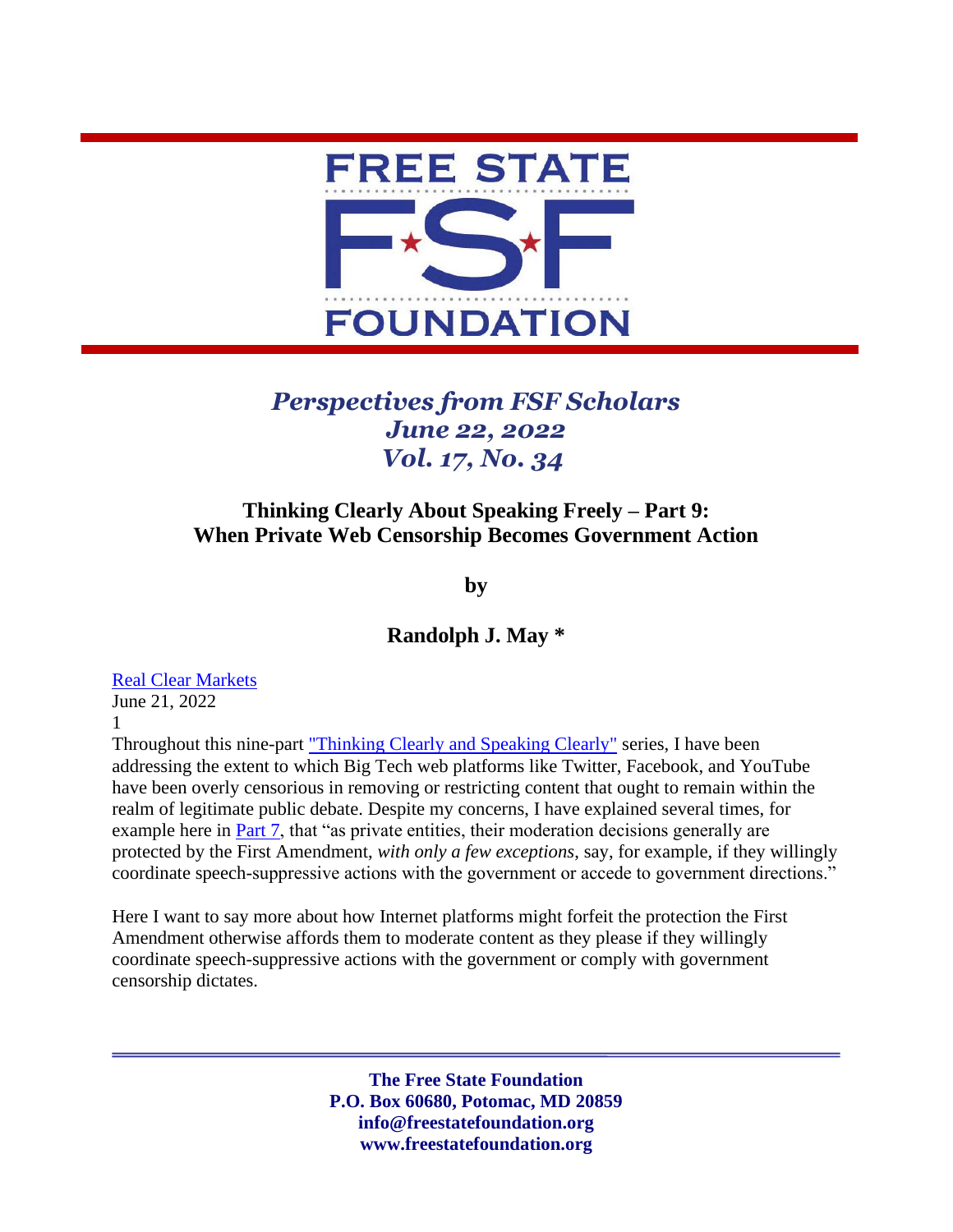As a matter of first principles, the First Amendment protects *private individuals or private entities* from *government* censorship, not from censorship by other private parties. But in certain instances, the actions of private parties can be considered "state action." That is, they may take on the mantle of the government if there is such a "close nexus" or "pervasive entwinement" between the government and the challenged action that, as the Supreme Court put it in [Brentwood Academy v. Tennessee Secondary School Athletic Association,](https://www.law.cornell.edu/supct/pdf/99-901P.ZO) seemingly private actions "may be fairly treated as that of the State itself."

Or as the Supreme Court declared in an oft-cited formulation of the state action doctrine in [Lugar](https://supreme.justia.com/cases/federal/us/457/922/)  [v. Edmondson Oil Co., Inc.,](https://supreme.justia.com/cases/federal/us/457/922/) a "private party's joint participation with state officials [in violating a person's constitutional rights] is sufficient to characterize that party as a 'state actor.'"

Whether the actions of a private web platform – say, Twitter, Facebook, or YouTube – should be considered government action for purposes of the First Amendment depends on the facts and circumstances of each case, of course. But the tell-tale signs tilting towards a determination of "state action" are clear: whether a "close nexus" exists between the private and government actors or whether there is "pervasive entwinement" or "joint participation" between the two.

Now, let's take a look at the most recent information uncovered in the brouhaha surrounding the Department of Homeland Security's now-suspended "Disinformation Governance Board" – an Orwellian moniker if ever there was one. Thanks to a whistleblower, Senators Chuck Grassley and Josh Hawley obtained and [published](https://www.grassley.senate.gov/imo/media/doc/grassley_hawley_to_deptofhomelandsecuritydisinformationgovernanceboard.pdf) internal documents compiled by the Disinformation Board suggesting that it would coordinate a government response to social media posts regarding anything DHS designated as "disinformation," including content relating to "vaccines or the efficacy of masks" and "security of elections." In other words, subjects beyond the more narrowly defined disinformation targets that DHS Secretary Mayorkas identified when the story initially broke.

Perhaps most revealing – and damning – the documents indicate the Board planned to meet with two Twitter executives "to discuss *operationalizing* public-private partnerships between DHS and Twitter, as well as [to] inform Twitter executives about DHS work on [disinformation], including the creation of the Disinformation Governance Board and its analytic exchange." According to the whistleblower's allegations, the Biden administration may have selected Nina Jankowicz to the lead the Board precisely because of her preexisting connections to Twitter's executives.

"Operationalizing" public-private partnerships in the context of government actions intended to suppress certain content the government identifies as "disinformation" certainly raises red flags under the First Amendment jurisprudence finding private entities are engaged in state action based on "pervasive entwinement" or "joint participation" with the government.

Two more quick examples of government pressure on web platforms are problematic too.

White House National Climate Advisor Gina McCarthy recently [demanded](https://www.wsj.com/articles/climate-censorship-phase-two-gina-mccarthy-social-media-biden-white-house-11655156191) that social media companies censor posts that raise concerns about the potential costs of adopting broader renewable energy options. McCarthy declared, "[w]e need the tech companies to really jump in."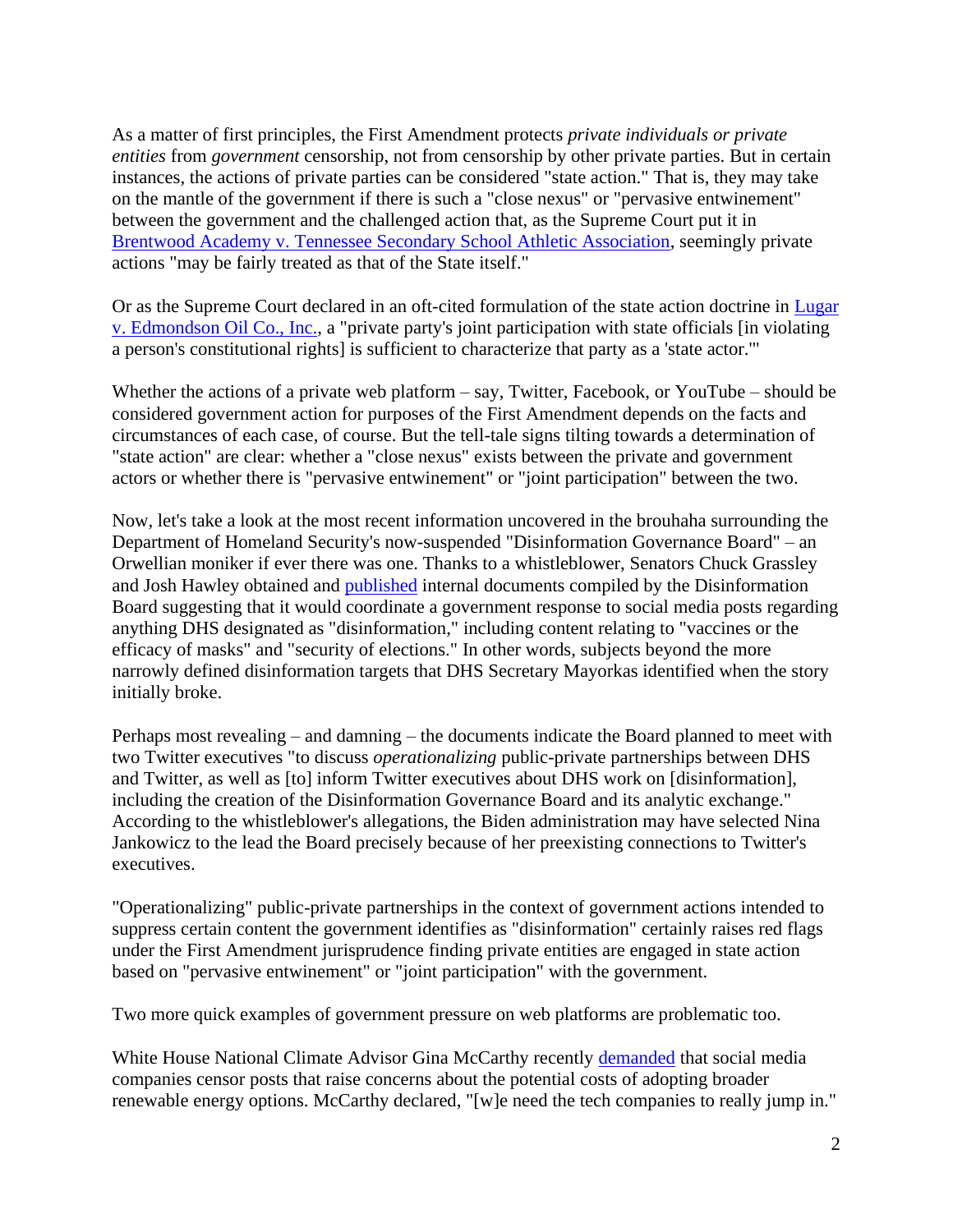According to McCarthy, a claim addressing the technical limitations of lithium-ion batteries might be considered "disinformation." Certainly, the potential costs associated with renewable energy should be within the realm of legitimate public debate, unsuited for simplistic "true" or "false" diktats.

In July 2021, White House Press Secretary Jen Psaki announced the Biden administration regularly was ["flagging"](https://nypost.com/2021/07/15/white-house-flagging-posts-for-facebook-to-censor-due-to-covid-19-misinformation/) COVID 19-related social media posts for Facebook to review for "misinformation."

There may be nothing problematic with government officials sharing their concerns regarding what they deem to be harmful "disinformation" or "misinformation" of one sort or another. Indeed, in certain narrowly circumscribed instances, say information relating to real national security threats, they may be obligated to do so. The problem arises when private entities cede their independent decision-making authority to the government by virtue of the close nexus or pervasive entwinement between the two.

It's understandable that Twitter, Facebook, Google, and others wish to continue asserting their First Amendment free speech rights to remove or restrict content on their platforms as they please. But in those instances when, either willingly or unwittingly, they put themselves in a position in which they become "state actors," based on their collaboration or participation with would-be government censors, they may well forfeit the First Amendment protection they relish claiming.

And deservedly so.

\* Randolph J. May is President of the Free State Foundation, a free market-oriented think tank in Rockville, MD. The views expressed in this *Perspectives* do not necessarily reflect the views of others on the staff of the Free State Foundation or those affiliated with it. *Thinking Clearly About Speaking Freely – Part 9: When Private Web Censorship Becomes Government Action* was published in *Real Clear Markets* on June 21, 2022.

**\* \* \***

Randolph J. May, [Thinking Clearly About Speaking Freely](https://freestatefoundation.org/wp-content/uploads/2021/04/Thinking-Clearly-About-Speaking-Freely-–-Part-1-041921.pdf) – Part 1, (April 19, 2021)

Randolph J. May, [Thinking Clearly About Speaking Freely](https://freestatefoundation.org/wp-content/uploads/2021/05/Thinking-Clearly-About-Speaking-Freely-–-Part-2-050321.pdf) – Part 2, (May 3, 2021)

Randolph J. May, [Thinking Clearly About Speaking Freely –](https://freestatefoundation.org/wp-content/uploads/2021/06/Thinking-Clearly-About-Speaking-Freely-–-Part-3-060421.pdf) Part 3 (June 4, 2021)

Randolph J. May, [Thinking Clearly About Speaking Freely –](https://freestatefoundation.org/wp-content/uploads/2021/06/Thinking-Clearly-About-Speaking-Freely-%E2%80%93-Part-4-061521.pdf) Part 4 (June 15, 2021)

Randolph J. May, [Thinking Clearly About Speaking Freely –](https://freestatefoundation.org/wp-content/uploads/2022/02/Thinking-Clearly-About-Speaking-Freely.Part-5-R.pdf) Part 5 - Catholic Law's Inaugural [Seigenthaler Debate](https://freestatefoundation.org/wp-content/uploads/2022/02/Thinking-Clearly-About-Speaking-Freely.Part-5-R.pdf) (February 4, 2022)